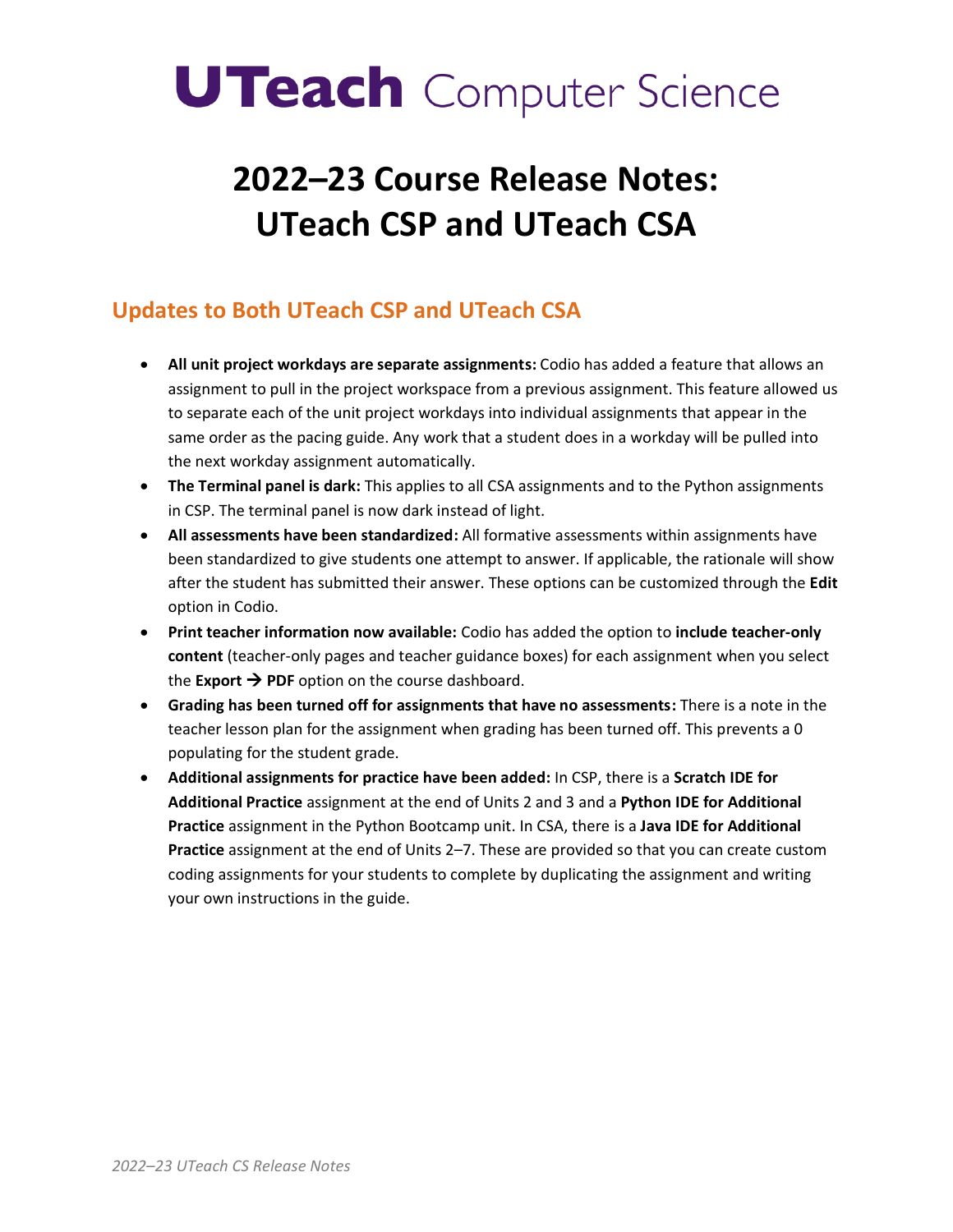#### **Updates to UTeach CS Principles**

- **Unit 1:** 
	- o **1.10 Big Picture: Algorithmic Bias:** Added a rubric for grading the group work assignment.
- **Unit 2:** 
	- o **Scratch assignments and Group Work/Paired Programming:** Do **NOT** turn on the Group Work/Paired Programming setting in Codio for any Scratch assignments. Scratch in Codio does not support the Group Work setting so we recommend implementing Pair Programming manually by having partners work side-by-side collaborating on the code, but completing their own assignment individually in Codio. Partners may submit the same code if they contributed equally to the development.
	- o **2.10 Game of Tag**: This is now a separate assignment that pulls in the workspace from the **2.6 User Input & Variables** assignment. A rubric has been added for grading.
	- o **2.11.2 Quiz Show with Procedures**: This is now a separate assignment that pulls in the workspace from the **2.11 Coding Skills: Quiz Show** assignment. A rubric has been added for grading.
- **Unit 3:** 
	- o **3.14 Unit 3 Test:** The correct answer has been updated for question #6.
	- o **Scratch Password Generator Program**: A new optional assignment has been added at the end of Unit 3. This assignment asks students to take their password generator algorithm from their Unit 1 project and implement it in a Scratch program.
- **Python Bootcamp:** 
	- password generator algorithm from their Unit 1 project and implement it in a Python o **Python Password Generator Program**: A new optional assignment has been added at the end of the Python Bootcamp unit. This assignment asks students to take their program.
	- o **Python Leap Year Program**: A new optional assignment has been added at the end of the Python Bootcamp unit. This assignment asks students to write the code to determine if a year is a leap year or not.
	- o **Python Calendar Program**: A new optional assignment has been added at the end of the Python Bootcamp unit. This assignment asks students to write the code to calculate the number of leap years between two years, year1 and year2, inclusively and to calculate and display the day of the week for the given date (month, day, year).
- **Unit 5:** 
	- o **5.2 Exploring Big Data**: Included an option to use the Gapminder website instead of Google Public Data in case the Google site is blocked.
	- o **5.3, 5.4, and 5.6**: Added rationale for some of the assessment questions.
	- o **5.8 Data Mining**: Added a reflection question.